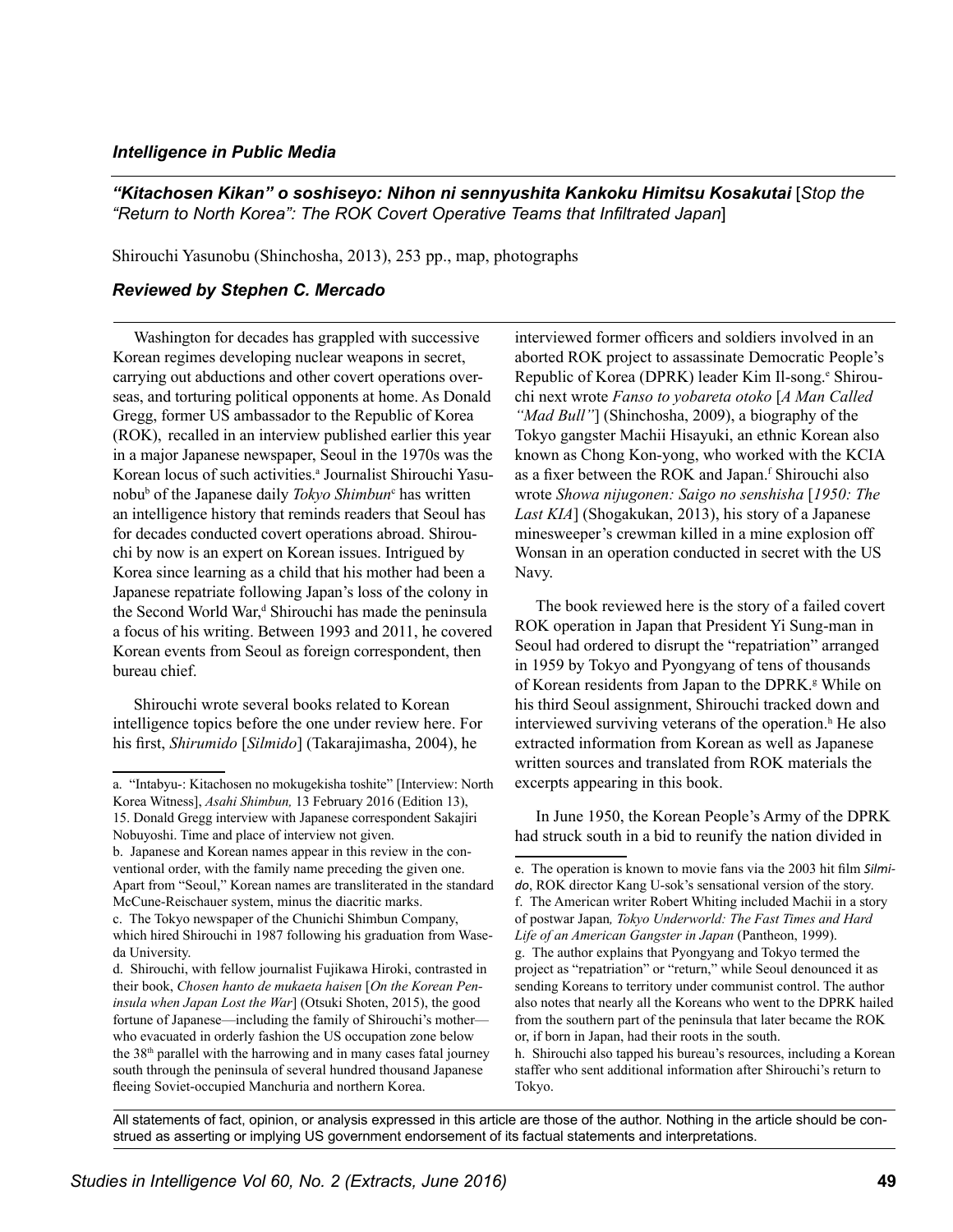1945 by Washington and Moscow into respective zones of occupation after Imperial Japan's surrender in the Second World War. The armistice in 1953 ended the overt military battles, but the war continued in the shadows. The movement begun in December 1959 of thousands of ethnic Koreas from Japan to the north outraged President Yi, who was furious that Tokyo was in effect aiding the enemy by sending over Koreans who would contribute to the DPRK's postwar recovery and hand Pyongyang a propaganda victory in their unsettled war.<sup>a</sup>

President Yi turned to the Home Affairs Ministry, whose police Shirouchi terms the "advance guard" of the regime's "politics of terror." The scheme the ministry cooked up combined multiple covert activities. ROK agents were to be infiltrated into Japan, where they were to gather intelligence, blow up "repatriation" facilities, and abduct leaders of the pro-Pyongyang General Association of Korean Residents in Japan (known in Japan as the *Chosen Soren*). Agents were also to attempt to sway Koreans in Japan against going to the DPRK.

Ministry officers recruited several dozen men for the operation, drawing from two pools. One comprised men who had sat for a national police exam. Test-takers who received from visiting police officers a terse summons to go to an inn in Seoul for further instructions went hoping that they had passed. Once at the inn, intelligence officers coerced them into joining the operation. Obeying such orders was the prudent course in those days. The ministry also recruited from among several hundred Korean residents of Japan who had volunteered in the recent war to fight on Seoul's side, but who had not been permitted to return home to Japan after the armistice. Along with coercion, the recruiters dangled incentives. They promised to assign the men to the regular police after the operation (such stable, relatively good employment was much prized in the poverty-stricken ROK). The recruiters also assured them that

they would care for their families during the operation and, in the event of accident, afterwards.

Sixty-five recruits—24 test-takers and 41 former residents of Japan—from September 1959 underwent several weeks of training north of Seoul at a camp in Pukhansan. Their instructors taught them intelligence gathering, demolition, and abduction. The recruits also received training in Japanese culture and language, listening to radio broadcasts in Japanese and reading Japanese magazines.<sup>c</sup>

The men sailed in December with foreboding, leaving on various dates and from various sites. One veteran told the author how, seeing a trainer weeping at the dock, he feared that they were on a one-way mission. Indeed, the operation soon proved fatal for a dozen men on board one ship that sank en route in a storm. The operatives on another ship, spotted by the Japanese and kept under watch after reaching the port of Kobe, soon returned in failure to the port of Masan.

Those who infiltrated Japan endured months of inaction or engaged in ineffectual acts while awaiting funds and instructions. One man recalled an order to put a flower in his suit and hold a cigarette in his right hand to meet a contact outside Kawasaki city hall. He did so repeatedly; no one ever approached him. Almost immediately out of money, the operatives sought out family and friends for shelter and work. One man turned in Tokyo to an uncle, an important official in the *Chosen Soren*, who found him a job in a trading company that did business with the DPRK. Another went directly to the ROK mission in Tokyo<sup>d</sup> to request funds. An official turned him away but suggesting that he see the pro-Seoul Korean Residents Union in Japan (known as *Mindan*), which gave him a small handout.

Operational security was absent. Their superiors had instructed the men to disperse to their old home towns and blend into the background to await orders, without apparently providing them cover stories. One operative took eight members of his group to his old haunts in Osaka and there sought the help of a fellow Korean veteran of the Korean War, telling him cryptically that he had returned for "national work." The nine operatives then

a. The DPRK circa 1960 had a more developed economy than its rival. Pyongyang's propaganda also compared favorably with Japanese media reporting on the troubled Yi regime, convincing many Koreans in Japan that their future lay in the DPRK.

b. Shirouchi points to military and police executions of an estimated 200,000 civilians at the onset of the Korean War as characteristic of the Yi regime. Successive ROK governments kept silent on the killings for half a century, until the Truth and Reconciliation Commission from 2005 began bringing to light many of the darkest episodes in the history that began with Korea's 1910 incorporation into the Japanese Empire and ended with the 1993 election of the ROK's first democratic government.

c. The training was a refresher course. Even operatives born and raised in Korea would have received a Japanese education until August 1945.

d. Seoul and Tokyo only opened embassies following the tortuous establishment of diplomatic relations in 1965.